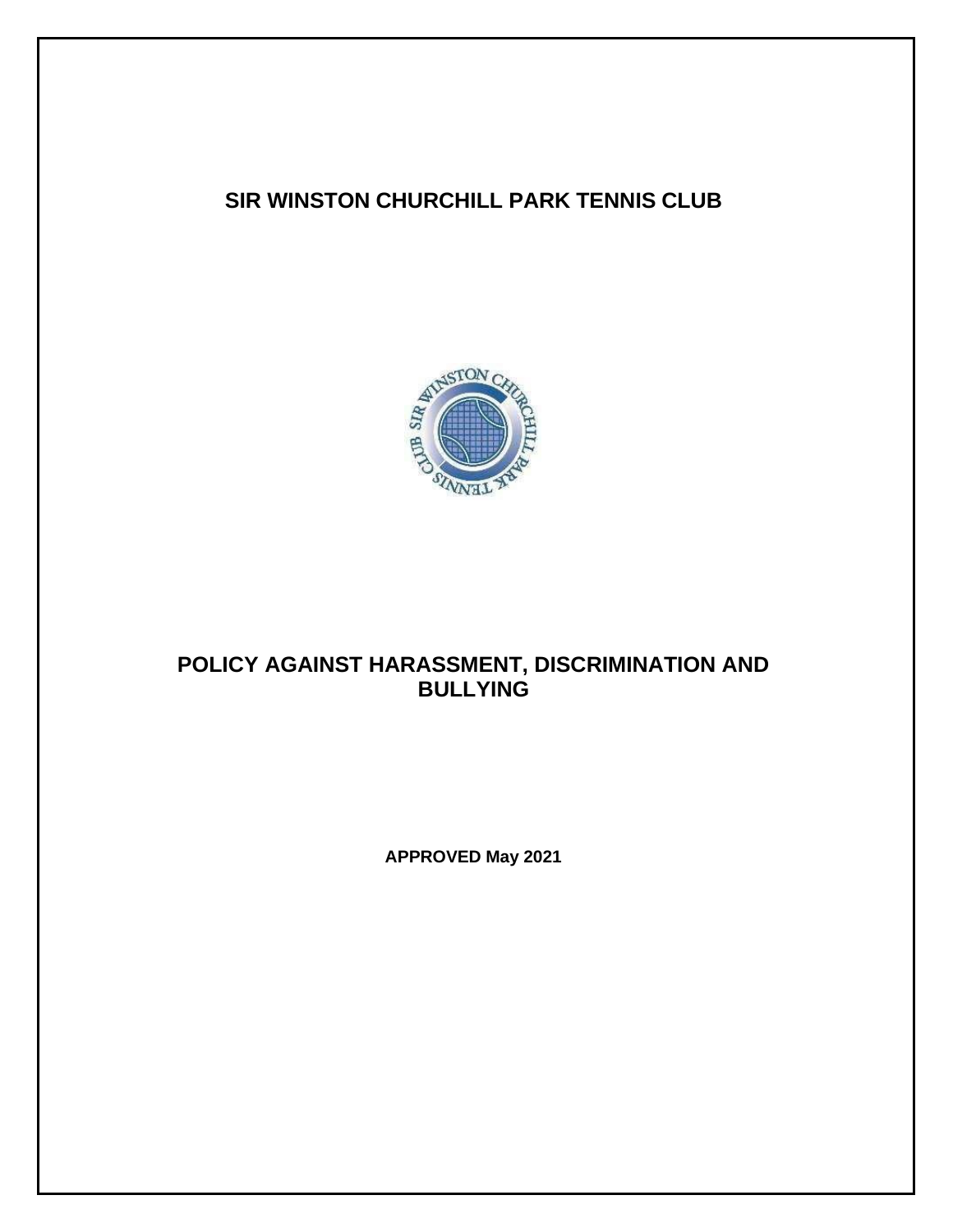## **SIR WINSTON CHURCHILL PARK TENNIS CLUB**

## **POLICY AGAINST HARASSMENT, DISCRIMINATION AND BULLYING**

Note: For simplicity, this Policy uses the term "Complainant" to refer to a person who experiences, or alleges to have experienced, harassment, discrimination or bullying. The term "Respondent" refers to the person against whom a complaint is made.

## **1. POLICY STATEMENT**

Sir Winston Churchill Park Tennis Club (SWCPTC) is committed to providing opportunities for every individual involved in the sport of tennis to enjoy the benefits of this involvement whether related to recreation, social interaction, physical fitness, competition, volunteerism, or employment. Each individual has the right to participate and work in an environment which promotes equal opportunities and prohibits discriminatory, harassing, abusive or bullying practices. Harassment, in its various forms, can interfere with the achievement of this objective.

Harassment is a form of discrimination; the Ontario Human Rights Code states that prohibited grounds of discrimination are those that are based on race, ancestry, place of origin, colour, ethnic origin, citizenship, creed, sex, sexual orientation, gender identity, gender expression, age, record of offences, marital status, family status or disability. Harassment, discrimination and bullying (referred to below as "prohibited behaviours") are offensive, degrading and threatening. In its most extreme forms, harassment can also be an offence under Canada's Criminal Code or other statutes.

- **1.1** SWCPTC has adopted this Policy (the "Policy") to make it clear that these prohibited behaviours will not be tolerated. Members or staff found to have engaged in such conduct may be disciplined and/or suspended to the full extent of this Policy and the law.
- **1.2** SWCPTC is committed to the education of all its staff (as defined below) and to providing information to all of its members (as defined below) and staff regarding this Policy.
- **1.3** This Policy applies to all staff, employees, directors, officers, administrators, volunteers, instructors, coaches, officials, and members of SWCPTC, as well as all those identified in Section 3 of this Policy. Every member, staff and coach of SWCPTC shall avoid and shall discourage others' expressions or displays of prejudice, bigotry, sexual comments or racial slurs. Even the appearance of bigotry or prejudice can damage mutual respect between students, instructors, members, management and staff.
- **1.4** For the purposes of this Policy, sport and/or workplace harassment can occur in the following places: (a) the Clubhouse and immediate surroundings; (b) the SWCPTC courts and immediate surroundings - including regular matches between members or visitors, lessons, clinics, practice & training sessions, club events such as tournaments & social functions, organized competitions such as inter-county matches or OTA events; (c) at SWCPTC-organized tennis events held at other venues (e.g., winter tennis events hosted at another club or facility); (d) at the business functions of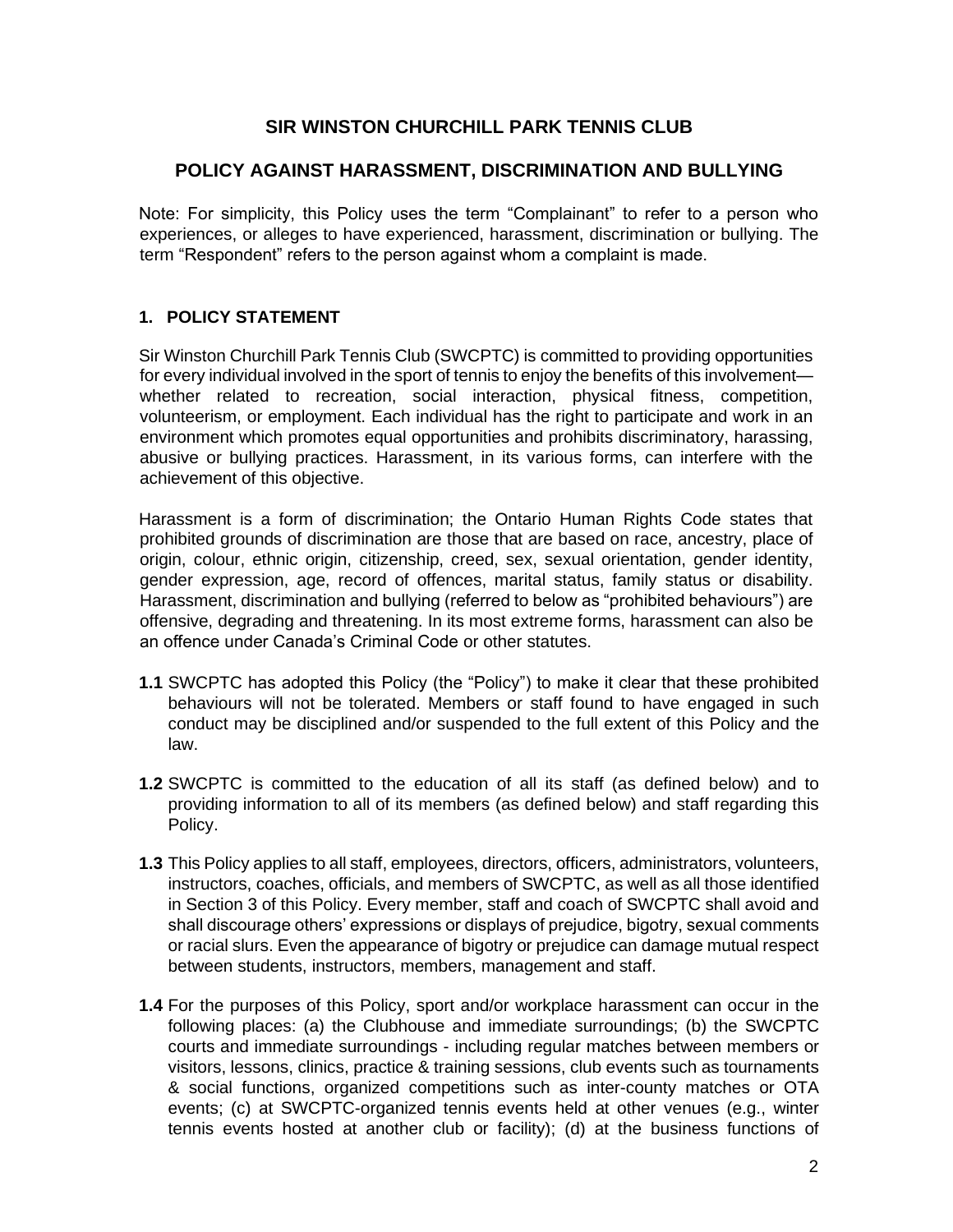SWCPTC such as the annual general meeting for members (including special meetings of members), Board of Directors meetings, including any board committee meetings; (e) during sport-related travel if organized by the SWCPTC; and (f) through any form of communication device/system including but no to limited to telephone, email, fax, websites, and postal service where the primary purpose of such communication relates to SWCPTC business (e.g., email exchange between two or more members of the Board of Directors, SWCPTC email or newsletter to one or more members etc.).

- **1.5** Notwithstanding this Policy, every person who experiences prohibited behaviours continues to have the right to seek assistance from the police, their provincial child protection authority, civil courts, and their provincial human rights bodies, even when steps are being taken by SWCPTC under this Policy.
- **1.6** The name and contact information of the Board Member Designate(s) (as defined below) must be included in this Policy, and the SWCPTC website, and kept current. Reference to this Policy must be included in the membership application. A copy of the Policy will be on the club website. The Policy must be posted on the bulletin board at the front desk. Copies will be made available at the front desk.

#### **2. OBJECTIVES OF THIS POLICY**

- **2.1** To prevent harassment, discrimination or bullying at SWCPTC and SWCPTCorganized activities at other venues on the grounds of race, ancestry, place of origin, colour, ethnic origin, citizenship, creed, sex, sexual orientation, gender identity, gender expression, age, record of offences, marital status, family status or disability;
- **2.2** To alert all staff, members, volunteers, visitors and users of SWCPTC to the fact that they are protected under the law and this Policy from harassment, discrimination and bullying; and
- **2.3** To establish the types of behaviour that shall be considered contrary to this Policy.

#### **3. DEFINITIONS**

- **3.1 Member:** refers to any person who holds any class or category of membership in the SWCPTC, and, in the case of a minor, to the responsible adult, as defined below.
- **3.2 Staff:** refers to all individuals engaged by SWCPTC, including but not limited to coaches; contractors; officials; volunteers; team managers; club administrators, Board members; committee members, directors and officers; and employees of SWCPTC.
- **3.3 Complainant:** refers to a person who experiences, or alleges to have experienced, any conduct prohibited by the Policy.
- **3.4 Respondent:** refers to the alleged perpetrator of the action(s) which the Complainant states constitutes conduct prohibited by the Policy.
- **3.5 Board Member Designate(s):** refers to an individual or individuals designated by SWCPTC Board of Directors for the implementation of this Policy and to manage complaints filed under it, as defined in this Policy.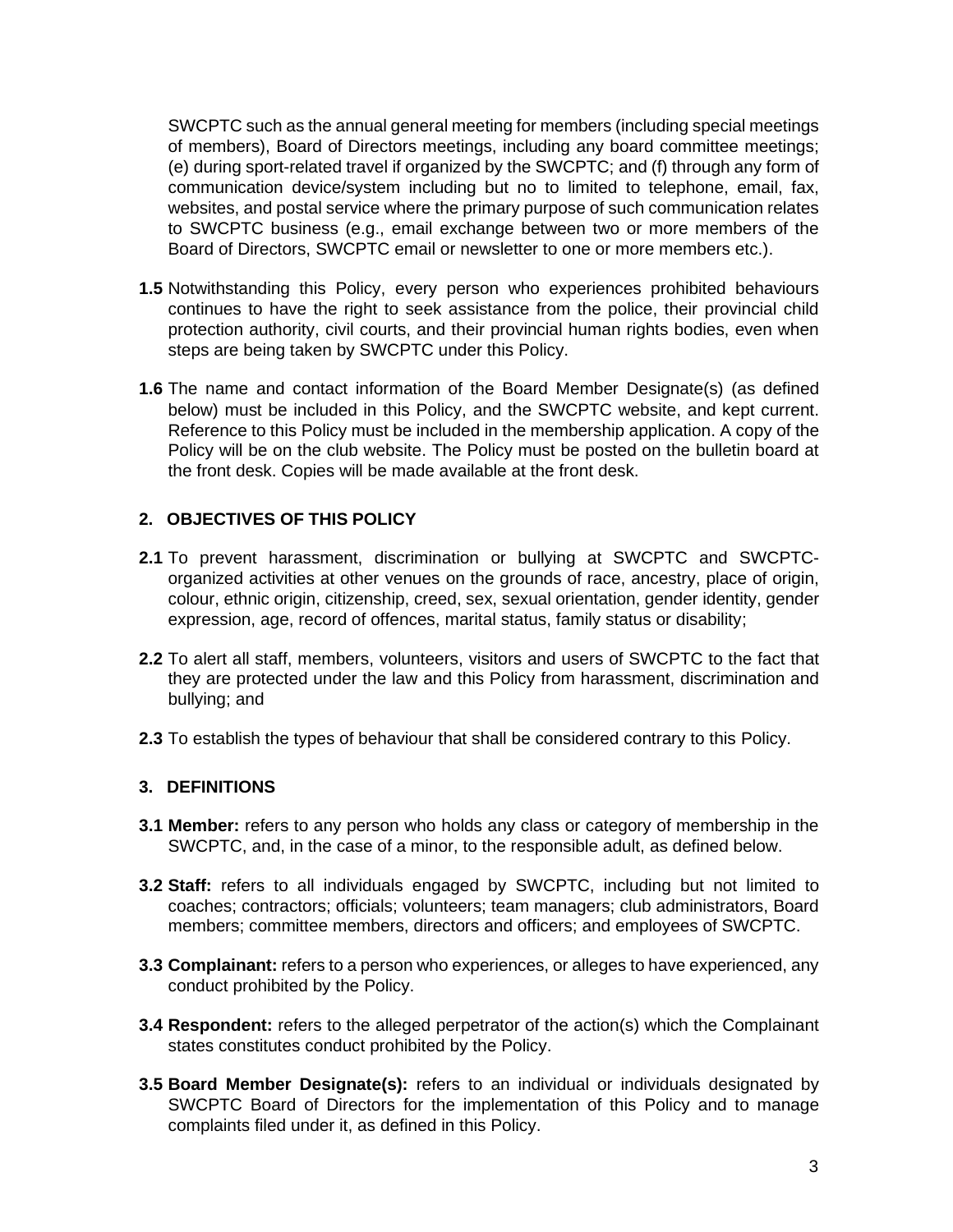- **3.6 Responsible adult:** Where the Complainant or the Respondent is a minor, a parent, guardian, or other adult of the minor's choice, who may speak on behalf of the minor Complainant or minor Respondent.
- **3.7 Sexual and gender harassment:** Sexual and gender harassment and abuse in sport stem from power relations and abuses of power. Sexual harassment refers to behaviour towards an individual or group that involves sexualized verbal, non-verbal or physical behaviour, whether intended or unintended, legal or illegal, that is based upon an abuse of power and trust and that is considered by the complainant to be unwelcome, and includes: sexually oriented comments, jokes and innuendoes; lewd comments or sexual taunts about body, dress, marital situation or sexuality; unwelcome invitations to engage in sexual behaviour; and unwanted physical contact.

One or a series of incidents involving unwelcome sexual advances, requests for sexual favours, or other verbal conduct of a sexual nature is unwelcome:

- when such conduct might reasonably be expected to cause embarrassment, insecurity, discomfort, offense, or humiliation to another person or group;
- when submission to such conduct is made either implicitly or explicitly a condition of employment/access to sport related benefits/sport related activity;
- when submission to or rejection of such conduct is used as a basis for any employment for staff or sport decision/benefits for members/tennis players/tennis coaches (including, but not limited to, matters of promotion, raise in salary, job security, benefits affecting the employee, student/tennis player or team selection, lesson/tennis player favouritism, threat of retaliation to a tennis player by a coach); and/or
- when such conduct has the purpose or the effect of interfering with a person's work/tennis performance/experience or creating an intimidating, hostile or offensive work/tennis environment.
- **3.8 Sexual abuse:** Sexual abuse is when a person is used by another for his or her own sexual stimulation or gratification.
- **3.9 Racism:** Examples of Racism include but are not limited to:
	- interpersonal behaviour such as name calling, derogatory remarks, gestures and physical attack;
	- racial bias in SWCPTC or tennis-related decisions such as student/tennis player selection, team selection, court access, program access, and participation in activities and decisions related to tennis issues;
	- racial bias in team selection, program and court access for members, administrative decisions, assignments, promotion, holidays, leave, salary increases; and/or
	- stereotyping language which universalizes experience and ignores the differences between people and cultures; and/or discriminatory language which denotes a stereotyped view of a subject.
- **3.10** For the purposes of this Policy, retaliation against an individual for having filed a complaint under this Policy, or for having participated in any procedure under this Policy, or for having been associated with a person who filed a complaint or participated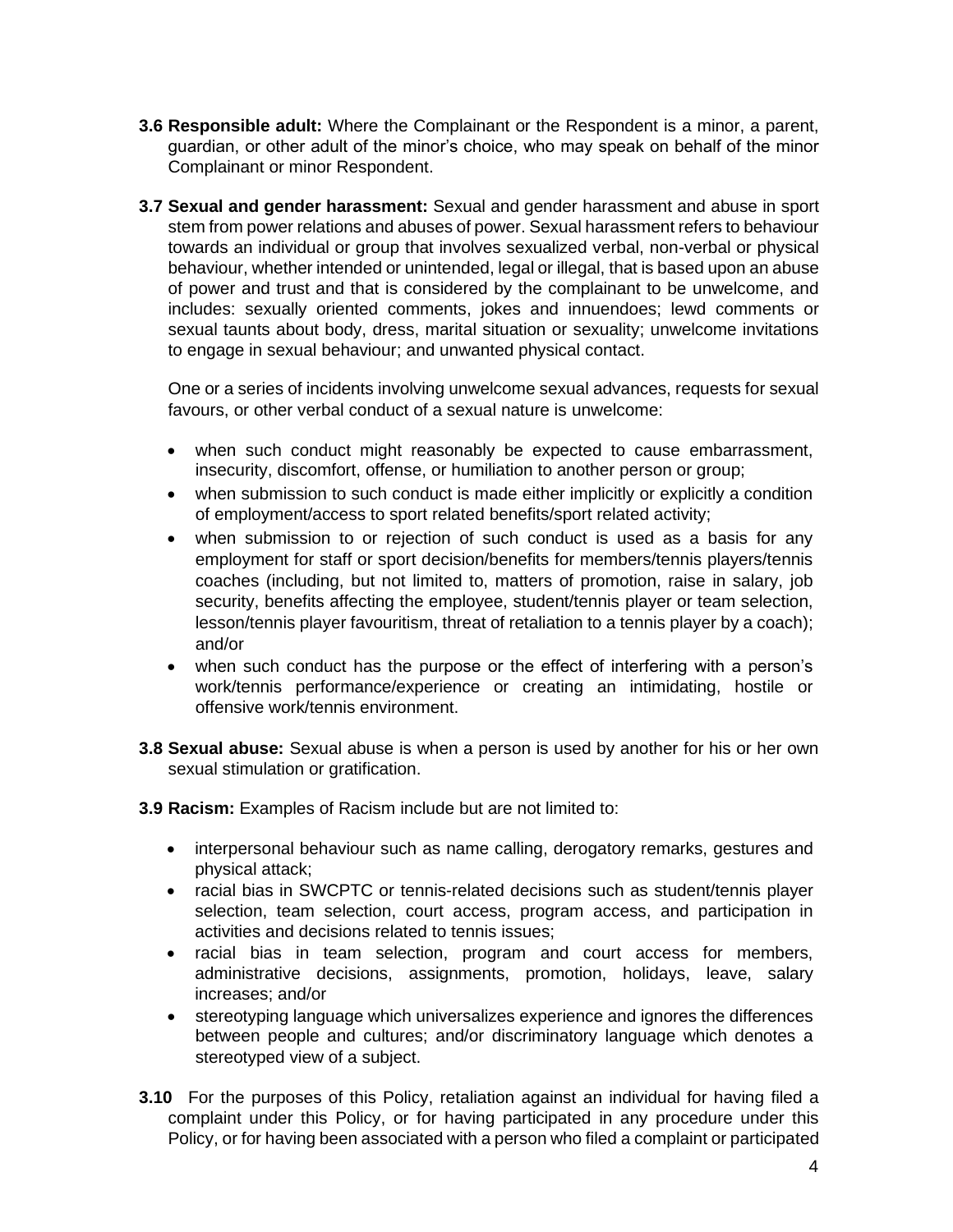in any procedure under this Policy, will be treated as harassment, and will not be tolerated.

**3.11** For clarity, disciplinary or other measures taken by SWCPTC following an investigation, or measures taken against a member for failure to cooperate in an investigation, are not considered retaliation by SWCPTC.

#### **4. RESPONSIBILITIES OF SWCPTC**

- **4.1 Board Member Designate(s):** An individual or individuals designated by SWCPTC for the implementation of this Policy and to manage complaints filed under it. The Designate(s) should be trained by existing, resigning or outgoing officers, and may seek advice from SWCPTC board members in carrying out their responsibilities under this Policy. In selecting the designate(s), SWCPTC will ensure that he/she/they, by virtue of their responsibilities, has/have sufficient objectivity and neutrality to carry out the following functions:
	- communicating the process for investigating and resolving harassment complaints;
	- dealing with situations of prohibited behaviour immediately upon becoming aware of them, whether or not a harassment complaint has been filed; and
	- ensuring situations of prohibited behaviour are dealt with in a sensitive and confidential manner.

SWCPTC shall appoint and put into place the Board Member Designate(s) and a Complaints Procedure within 60 days after the approval of this Policy. The names and contact information of the current Board Member Designates are listed below. The Designates may be amended from time to time by the SWCPTC Board of Directors and an updated version of the Policy will be posted on the SWCPTC website.

Nancy Huang, 416-843-7687, brtennis@gmail.com Stephanie Jones, 416-371-0161, sajonestoronto@gmail.com Jeff Larry, 416-553-2789, jeff.larry@paliareroland.com

- **4.2** SWCPTC and the Head Tennis Professional are responsible for communicating that the prohibited behaviours are unacceptable practices and are incompatible with the standards of SWCPTC, as well as being a violation of the law, by posting this Policy in accordance with section 1.6 of this Policy.
- **4.3** SWCPTC is responsible for:
	- ensuring that this Policy is applied in a timely, consistent and confidential manner;
	- ensuring the Policy and procedures are followed;
	- reviewing this Policy annually, or as required; and
	- making necessary adjustments to ensure the Policy meets the needs of SWCPTC.
- **4.4** Members and staff are jointly responsible to free their sport/working environment of harassment by taking assertive action should they feel that they or someone else is being subjected to harassment. SWCPTC Head Tennis Professional, staff and members are responsible for: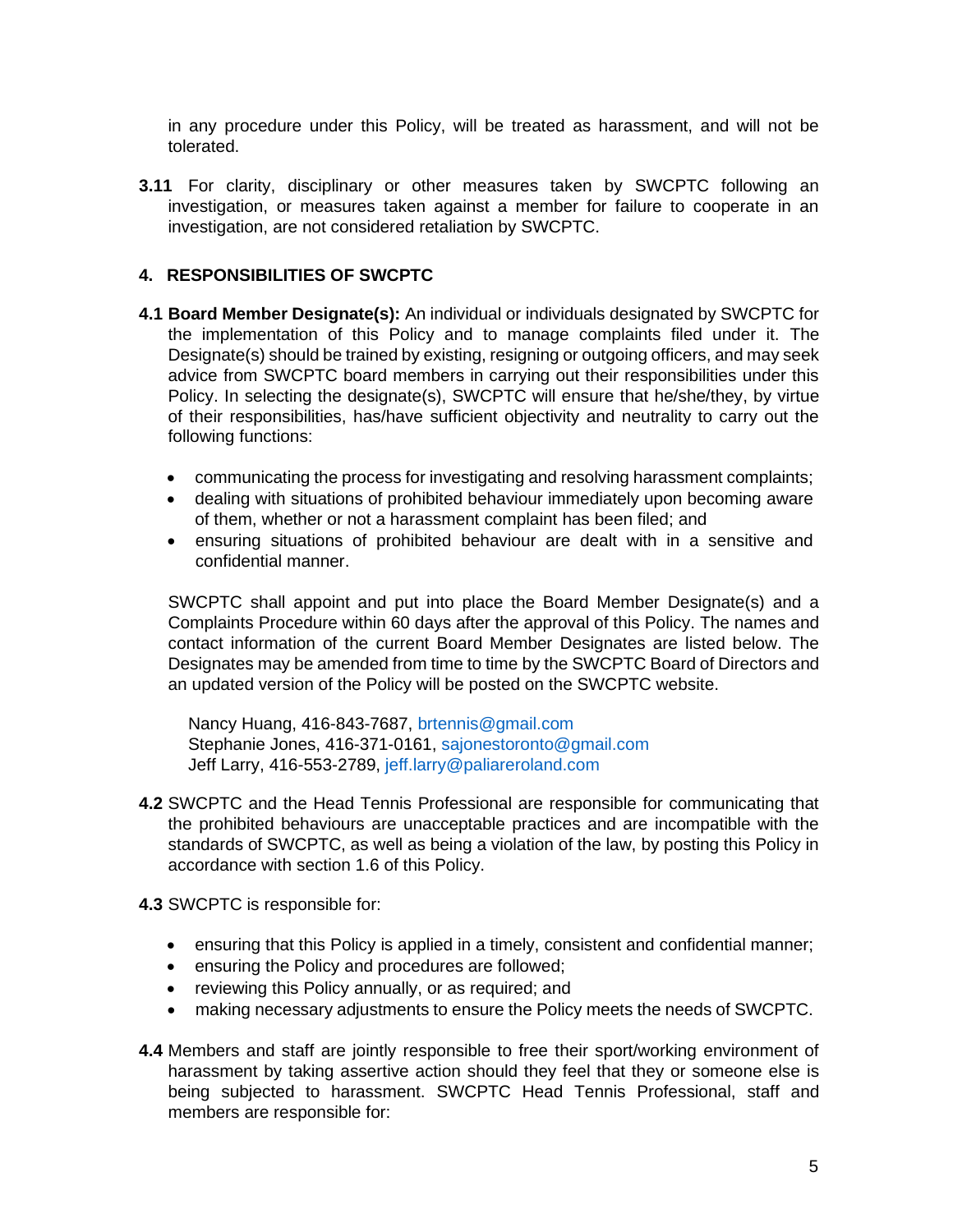- fostering a supportive sport environment/workplace that is respectful and free of all forms of harassment, discrimination or bullying;
- reporting prohibited behaviour to the SWCPTC Board Member Designate(s); and
- cooperating with investigations and confidentiality related to the investigation process.
- **4.5 Investigation Report:** The written record of an investigation, completed by the Board Member Designate(s), including but not limited to, a summary of details, determination of harassment, and recommended disciplinary action if harassment is found.

## **5. COMPLAINTS PROCEDURE**

- **5.1** The Complainant is encouraged to make it known to the Respondent that the behaviour is unwelcome, offensive, and/or contrary to this Policy.
- **5.2** If confronting the Respondent is not possible or deemed inadvisable (e.g., the Respondent has threatened violence), or if after confronting the Respondent the conduct continues, the Complainant should seek the advice of the SWCPTC Board Member Designate(s) or staff, whomever is immediately available. The Board Member Designate(s) may simply conduct an initial consultation and offer initial advice to a Complainant in a one-on-one context, or, if the Complainant prefers, may proceed directly to a meeting.
- **5.3** If the Complainant wishes, a meeting should be held between the Board Member Designate(s) and the Complainant. At this meeting, the Board Member Designate(s) shall inform the Complainant of:
	- the options of pursuing an informal resolution of the complaint;
	- the right to make a formal written complaint under this Policy when an informal resolution is inappropriate or not feasible;
	- the availability of counseling and other resources;
	- the confidentiality provisions of this Policy;
	- the right to be represented by a person of choice (including legal counsel) at any stage in the complaint process; and/or
	- other avenues of recourse, including contacting the Ontario Tennis Association, Tennis Professionals Association and Tennis Canada, the right to file a complaint with the Human Rights Tribunal of Ontario, the right to file a civil lawsuit where appropriate, or the right to contact the police where the conduct may be an offense pursuant to the Criminal Code.
- **5.4** Following the initial meeting between the Complainant and the Designate(s), any of the following steps may be taken:
	- 1. If the Complainant and the Board Member Designate(s) agree that the conduct does not constitute harassment, discrimination or bullying, or if the Complainant does not wish to proceed further, the Designate(s) will take no further action but a written record of the mutual resolution will be recorded and kept on file;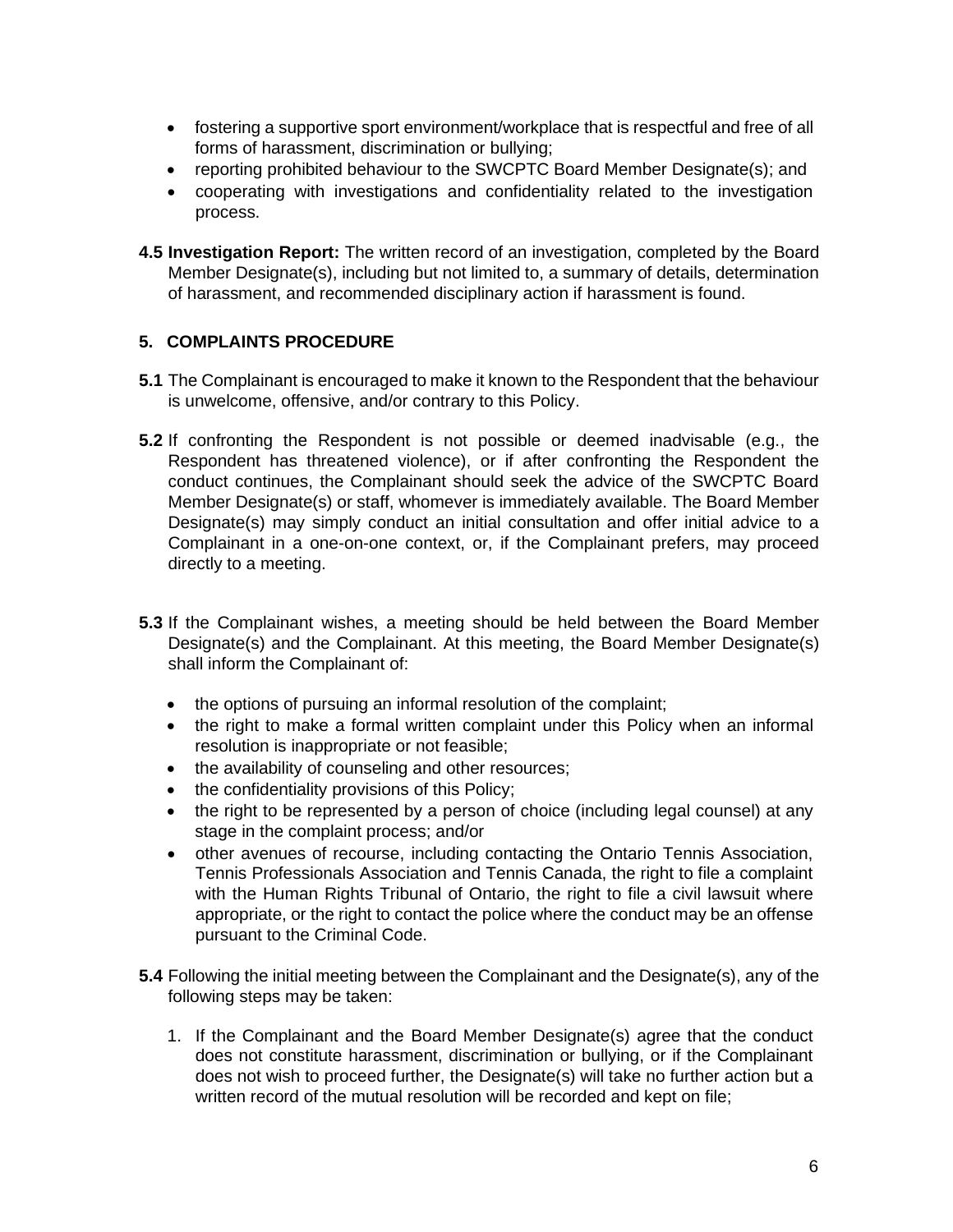- 2. If the Complainant wishes to proceed informally, the Designate(s) shall proceed to take appropriate steps, after inquiring as to the Complainant's preferences, and will make every reasonable effort to protect the identity of the Complainant;
- 3. If the Complainant wishes to proceed formally, the Designate(s) (or external investigator appointed by SWCPTC) may, if the Complainant wishes, obtain from the Complainant a statement in writing, outlining the details of the incident(s) and the names of any witnesses. The Designate(s) (or investigator) shall then prepare a preliminary written report outlining the details of the incident(s). After this, the following steps shall be taken:
	- I. The Designate(s) (or investigator) will meet with the Respondent with a view to obtaining the Respondent's version of events;
	- II. The Designate(s) (or investigator) may also meet with the Respondent to ensure the Respondent understands why the conduct was offensive and to obtain an apology and an assurance that the prohibited conduct will not be repeated.
- **5.5** After meeting with the Complainant and the Respondent, and after giving the Complainant the opportunity to respond to the Respondent's version of events, the Designate(s) (or investigator) will prepare a report (the "Investigation Report"). The Investigation Report will take into account both the Complainant's and Respondent's versions of events, whether the Respondent had been involved in previous harassment, discrimination or bullying incidents, and whether the Respondent retaliated against the Complainant, as well as other factors the Designate(s) (or investigator) deems reasonable.
- **5.6** On completion of the Investigation Report, the Designate(s) (or investigator) shall forward a copy of the Investigation Report to the Complainant, the Respondent, and the President of SWCPTC.
- **5.7** If the Investigation Report determines that the Respondent has engaged in conduct constituting prohibited behaviour, the SWCPTC Board of Directors shall order such disciplinary action to be taken against the Respondent as it determines to be appropriate under the circumstances. Said disciplinary action may include, but is not limited to:
	- a verbal apology witnessed by a member of the Board of Directors or staff;
	- a written apology;
	- a letter of reprimand from SWCPTC;
	- referral to counseling;
	- removal of certain privileges of membership/access to tournament play/suspension from teams or employment;
	- demotion or pay cut;
	- temporary suspension with or without pay;
	- termination of employment or contract;
	- suspension or expulsion from membership; and/or
	- a combination of the above actions.